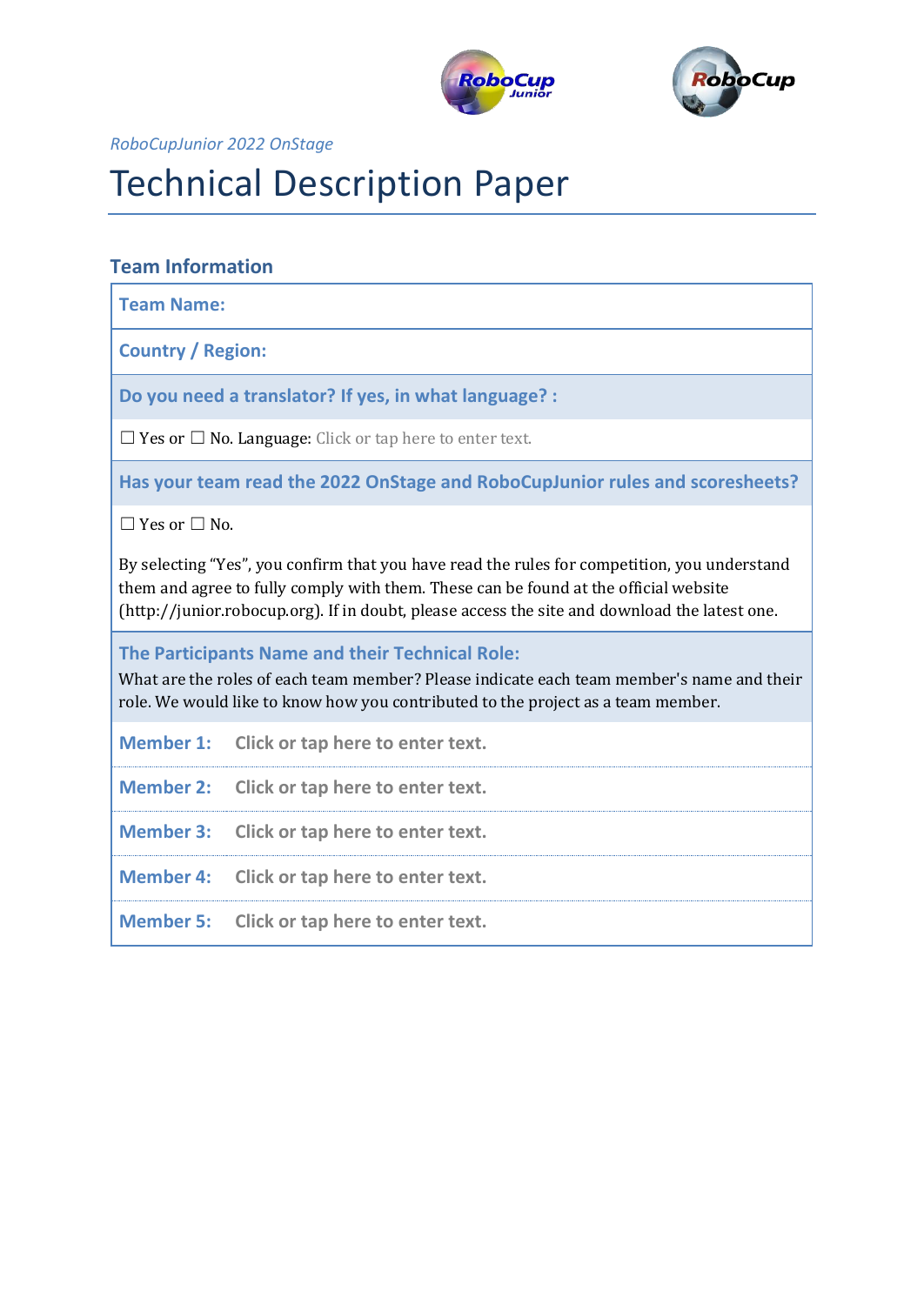



**Photo of Stage Area and measurements (Virtual Competitors only):**

Stage Width:Click or tap here to enter text. Stage Height:Click or tap here to enter text. Click or tap here to enter text.

## **Collaboration:**

Please link any team websites or online depositories for open source learning and continuing development.

It is always important to share our expertise and learning. RoboCup is a great way to learn more, share your experience and aspire to new project goals. Learning opportunities are the ultimate goal of the RoboCup Community.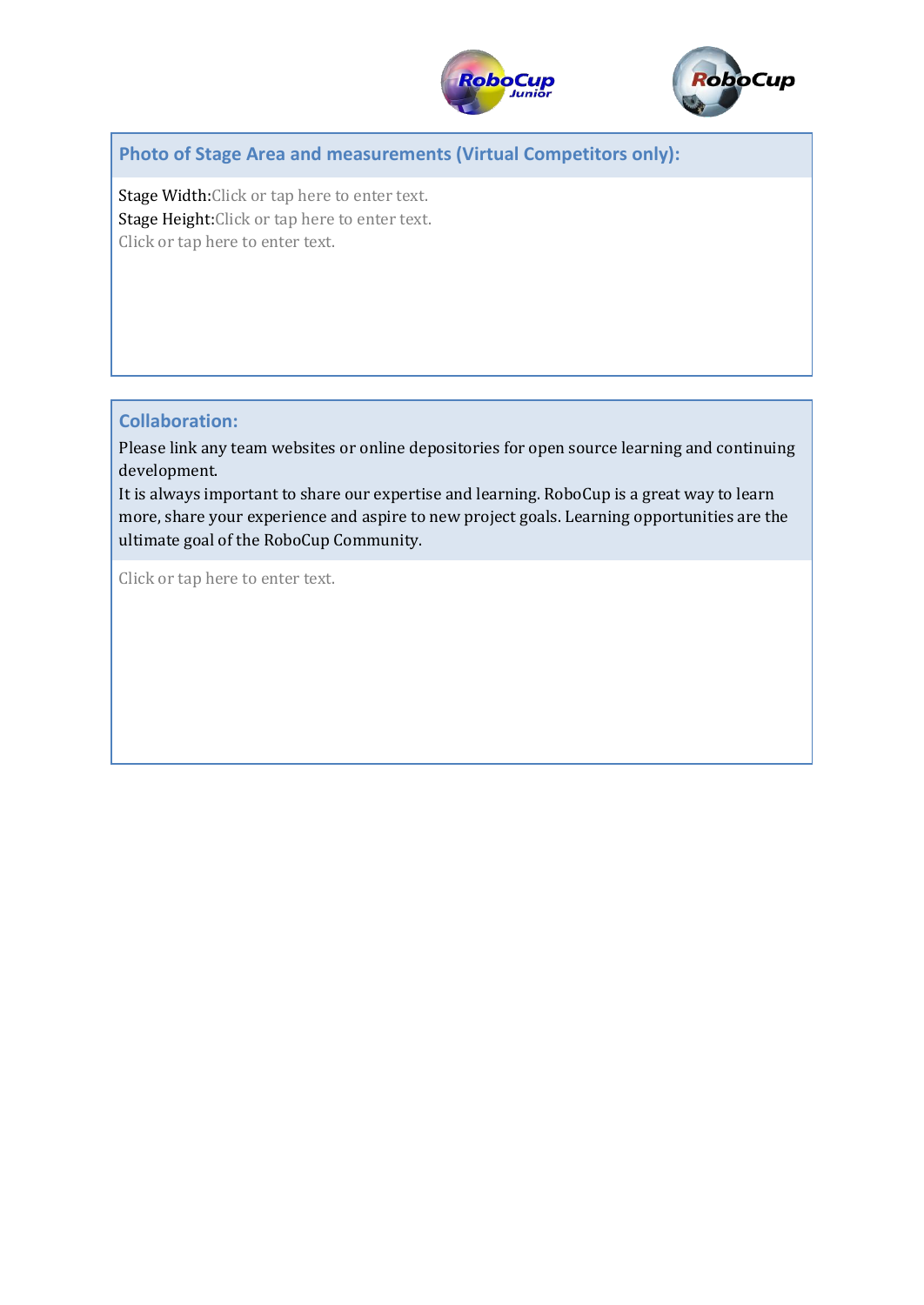



# **Technical Information [500 Words Per Paragraph]**

**Overview:**

What is the theme of your project? If you made multiple robots, please describe them below (the number, kinds of robots, etc.).

Click or tap here to enter text.

## **Mechanical Design:**

Detail all the ingenuity that the team has made to realize difficult movements of the robot, such as moving smoothly, keeping balance, grasping objects, and so on. Include photos of designs and models (CAD/CAM models etc.).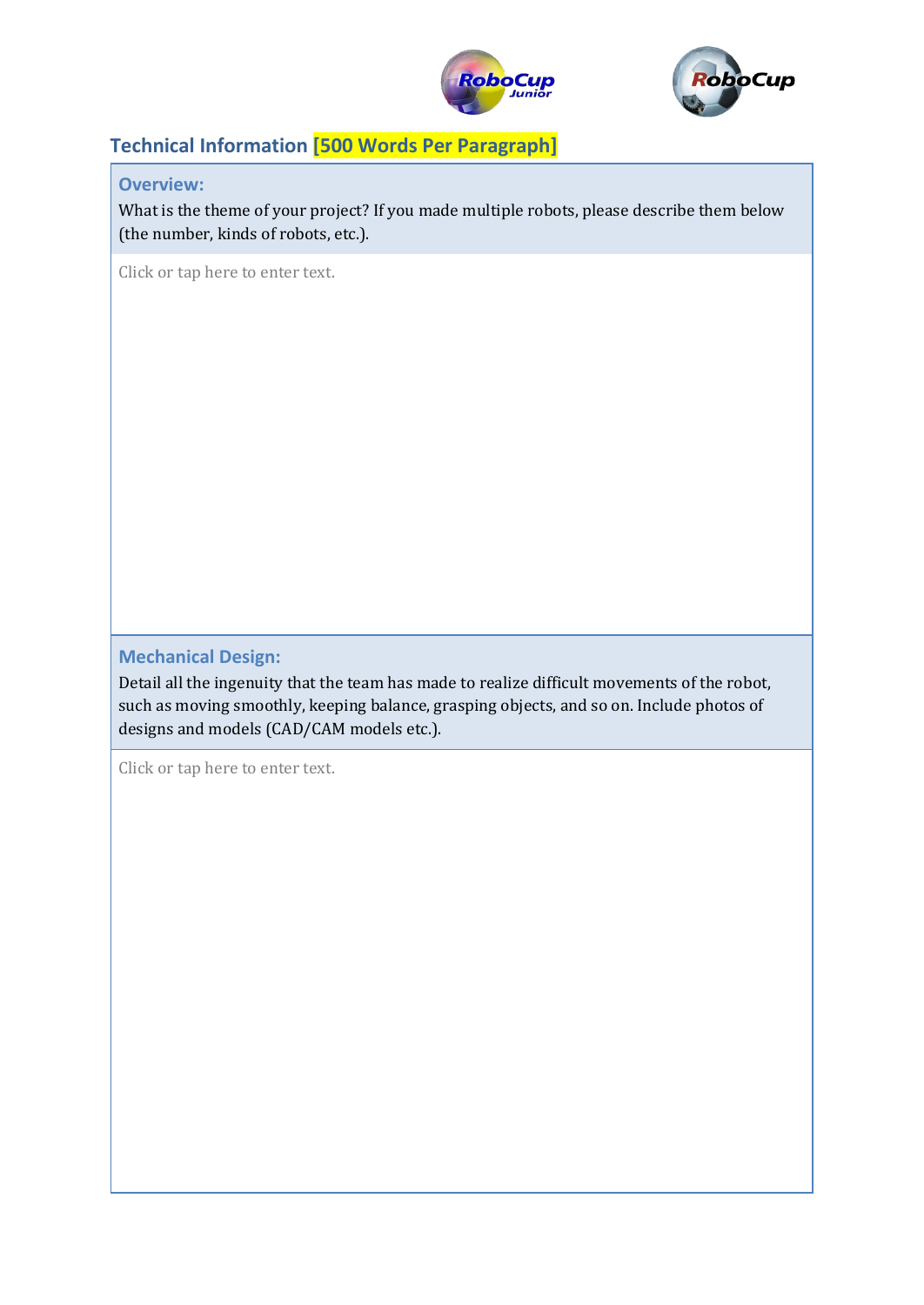



# **Microcontrollers:**

Which sensors are you using? For example: Touch, Light, Sound, Rotation, Shaft encoder, Compass, Proximity, Ultrasound, Color, Compass, etc.

Click or tap here to enter text.

**Materials:**

Detail any materials used in constructing robots, including the purpose of weight reduction, strength preservation, improvement of finish, etc.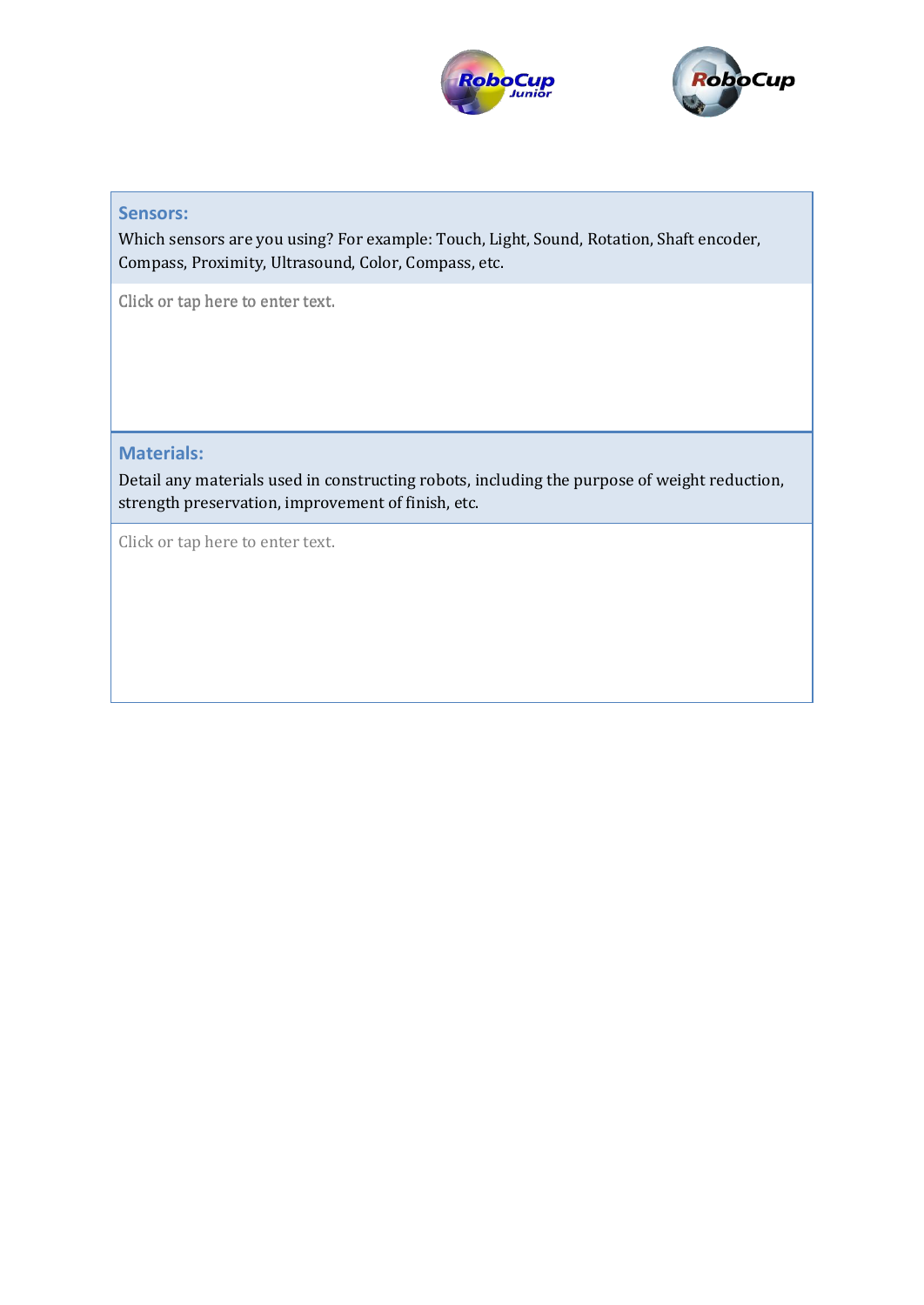



## **Electrical/Electronic Design:**

Have you developed your own electronics? For example, motor controllers, voltage regulators, amplification circuits, etc. Include photos of custom board designs (schematics, board layouts etc.).

Click or tap here to enter text.

## **Wireless Communication:**

Are you using wireless communication(s)? If so, what type? No team is allowed to use Wi-Fi. Please refer to the Official RoboCupJunior OnStage 2022 Rules.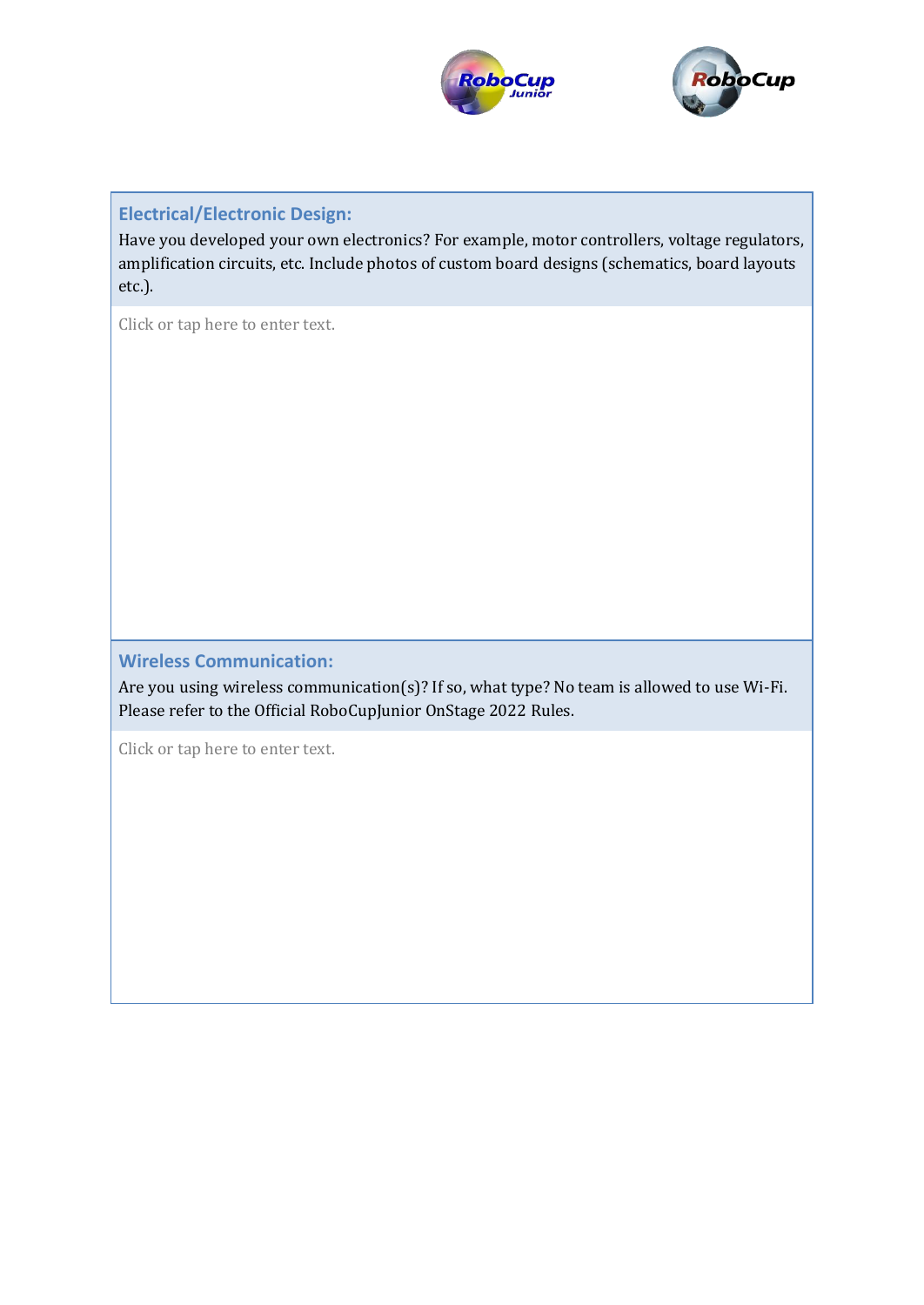



## **Power Management:**

What kind of battery is built into/used in your robot? Please clarify the name and type of battery, together with current and voltage. (Teams should comply with the Official RoboCupJunior OnStage 2022 Rules). What measures are you using to regulate your power supplies?

Click or tap here to enter text.

**Programming Language:**

What programming language(s) are you using? Are you using any libraries/datasets? You may wish to add a link to your GitHub repository.

Click or tap here to enter text.

#### **Sources:**

Please provide links to any manuals, documentation or open source repos used in the development of the project.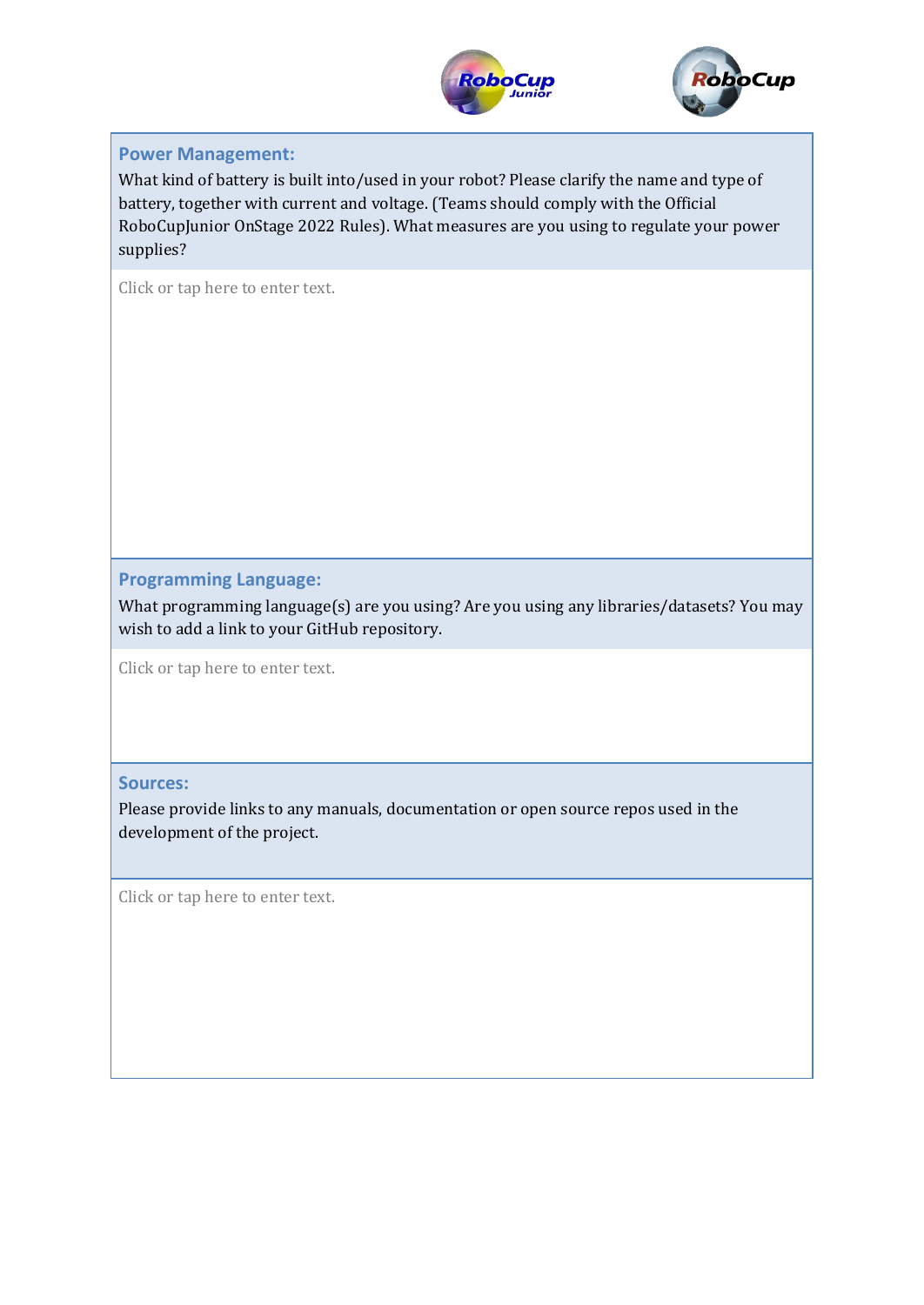



# **Performance Information [1000 Words Per Section]**

## **Features:**

An OnStage Performance must showcase the implementation and integration of robotic features in ways that visually enhance or add value and contribute to the theme or story being portrayed. Consequently, teams must present four of what they believe are their robotic features: for example system/sensor integration, electromechanical design, interaction or software solutions implemented on their robot(s). The aim should be to present the integration of the chosen features and how the features contribute to the progression of the performance.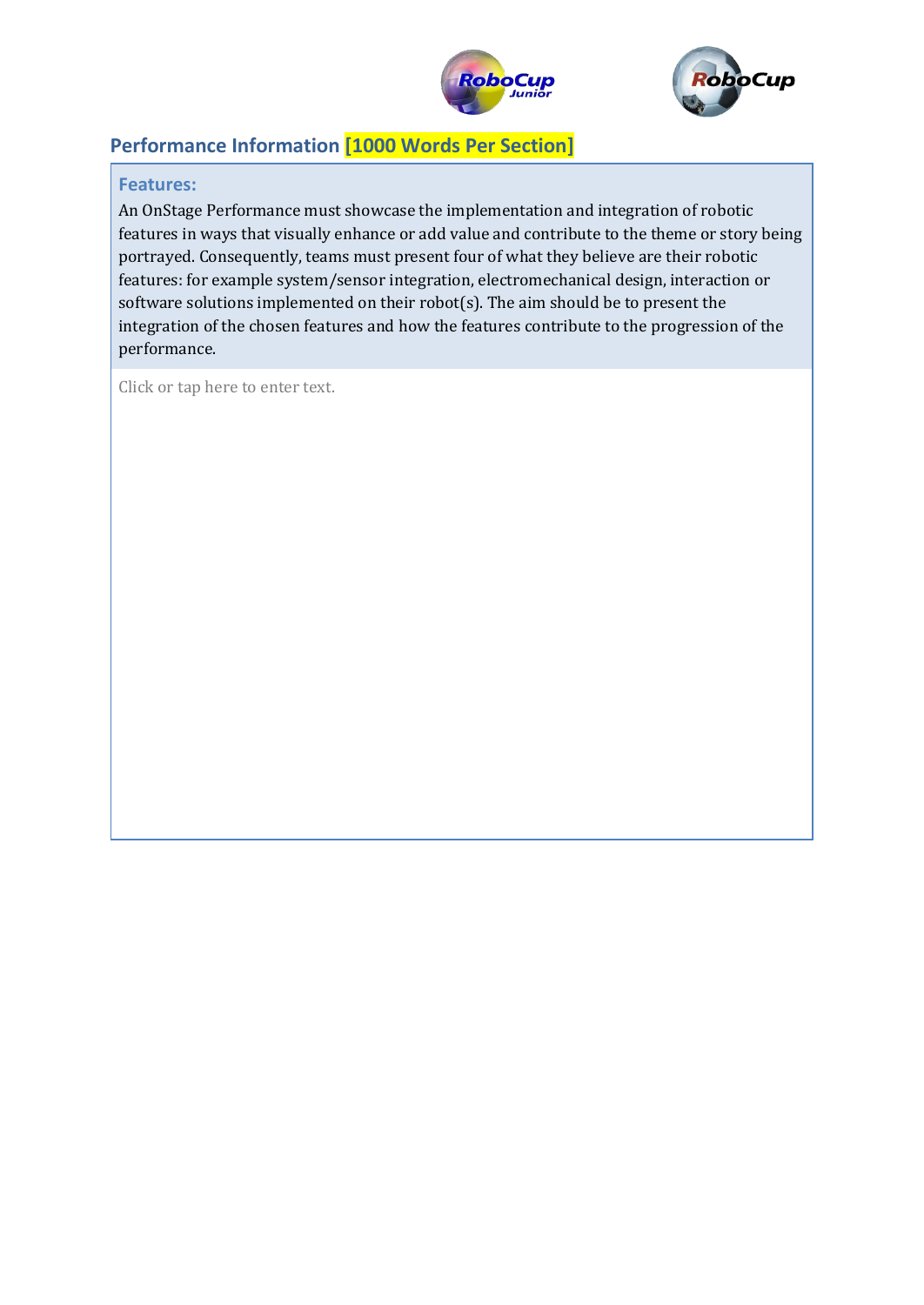



## **Interaction:**

Do you interact with the robot? (i.e. human to robot, robot to robot interaction) If so, how?

Click or tap here to enter text.

## **Integration:**

How do you use your sensors, actuators and robot(s) to create a cohesive performance? Are you using multisensor systems? Do the robots rely on each other during the performance?